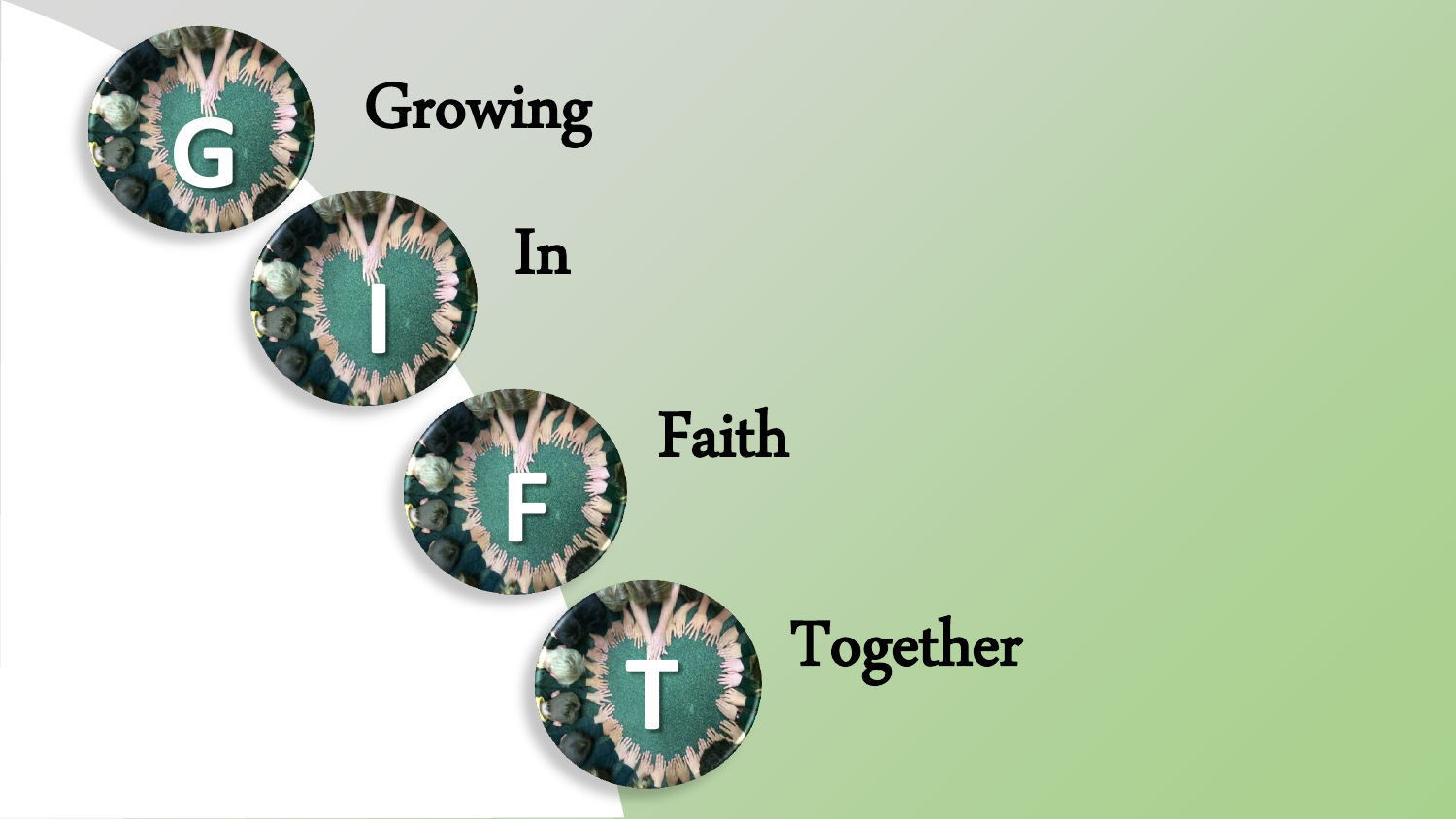

#### What is the 'GIFT' Team?

A team of children who have been chosen to help nurture the spiritual development of everyone in school.

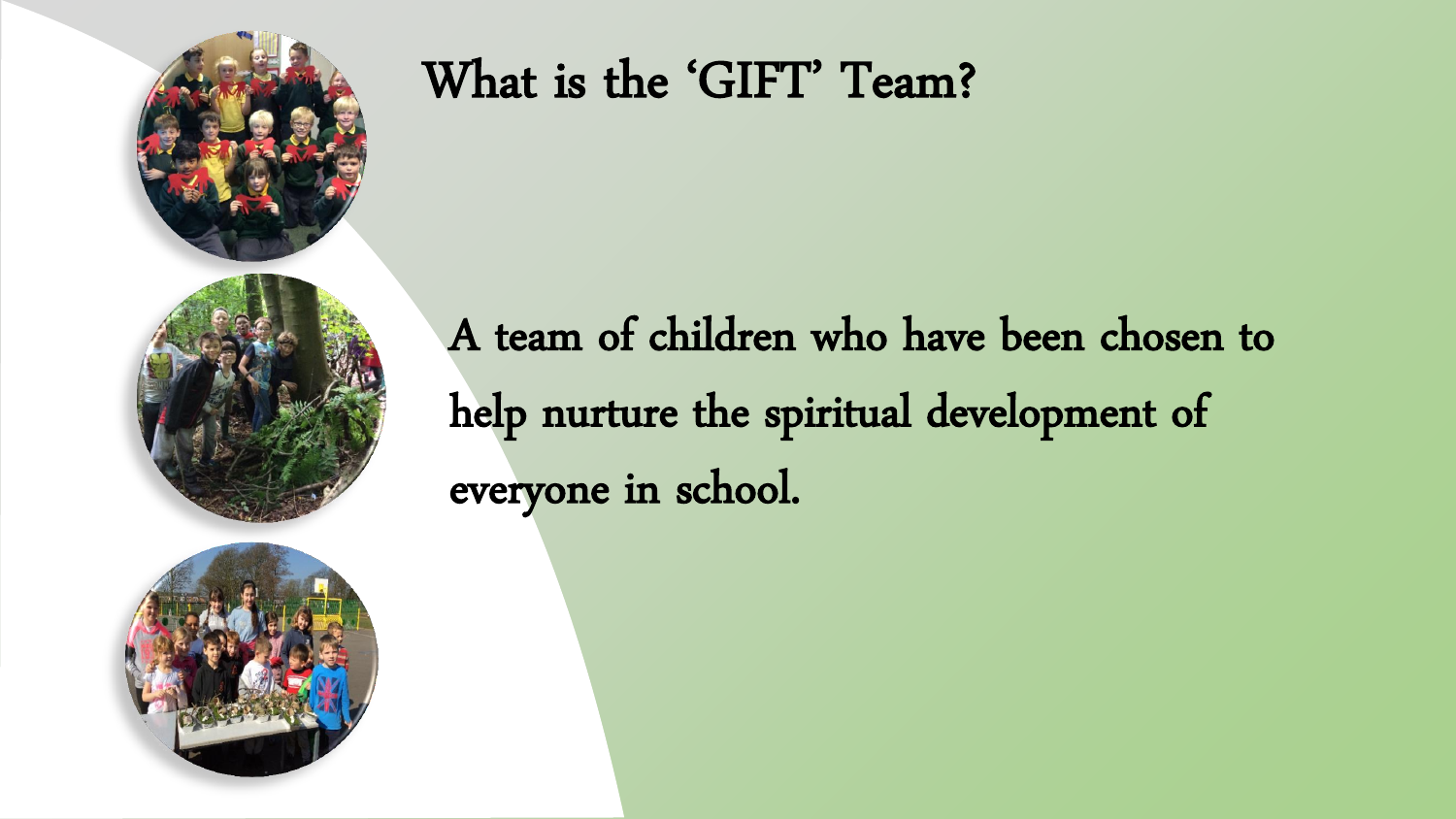

# What is meant by spiritual development? (A)

. For some, spiritual development is about the development of a relationship with God, while for others, it is about the development of the human spirit and for others, a continual quest after truth. It is vital to spiritual development that people be allowed the space to develop their own faith, beliefs and values.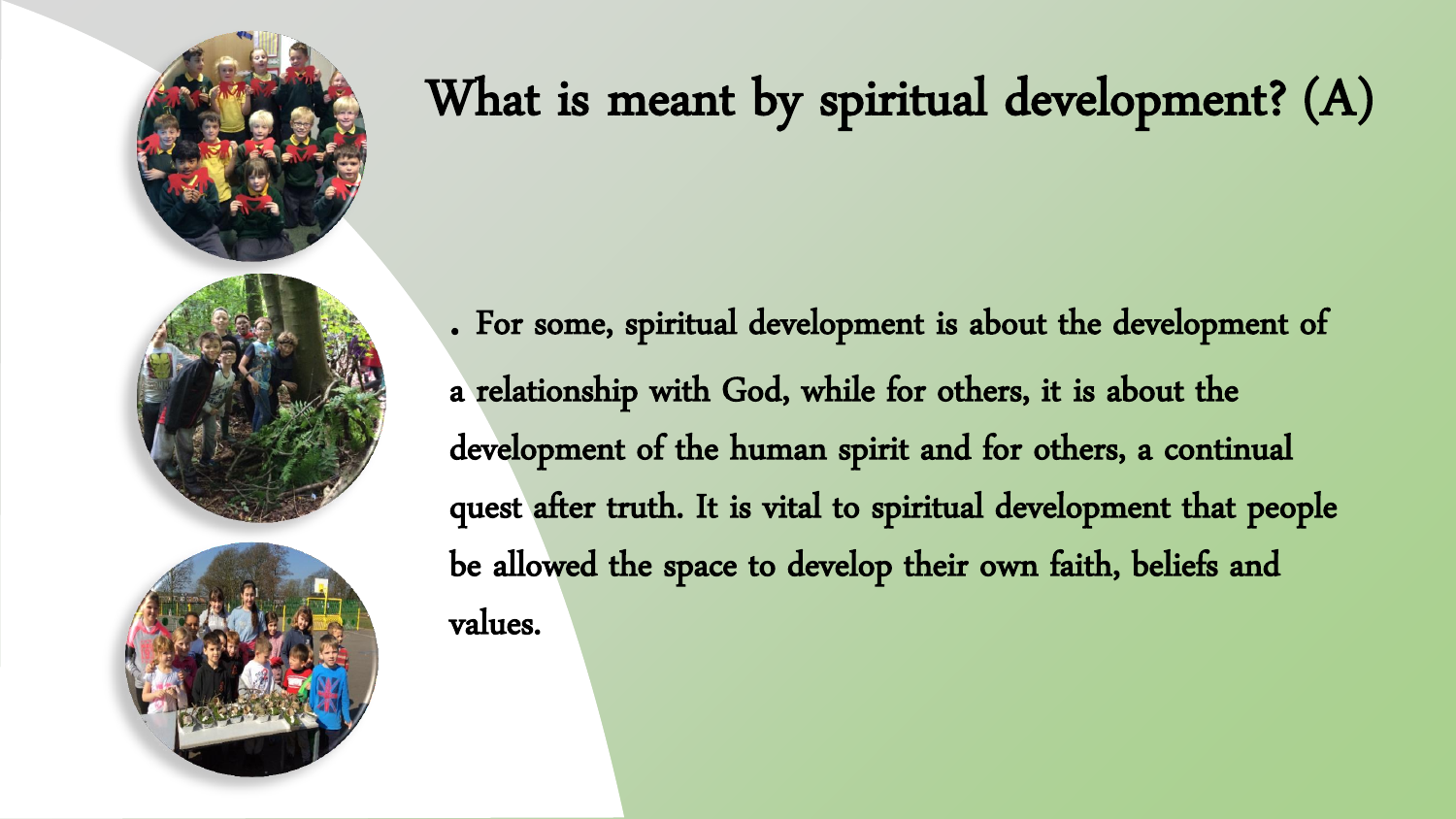

At St Bernadette's the vision of our GIFT team is….. They will carry out this mission through helping to lead and organise all aspects of spiritual life in school:

- \* assemblies
- \* collective worship
- \* whole school celebrations
- \* WOW Days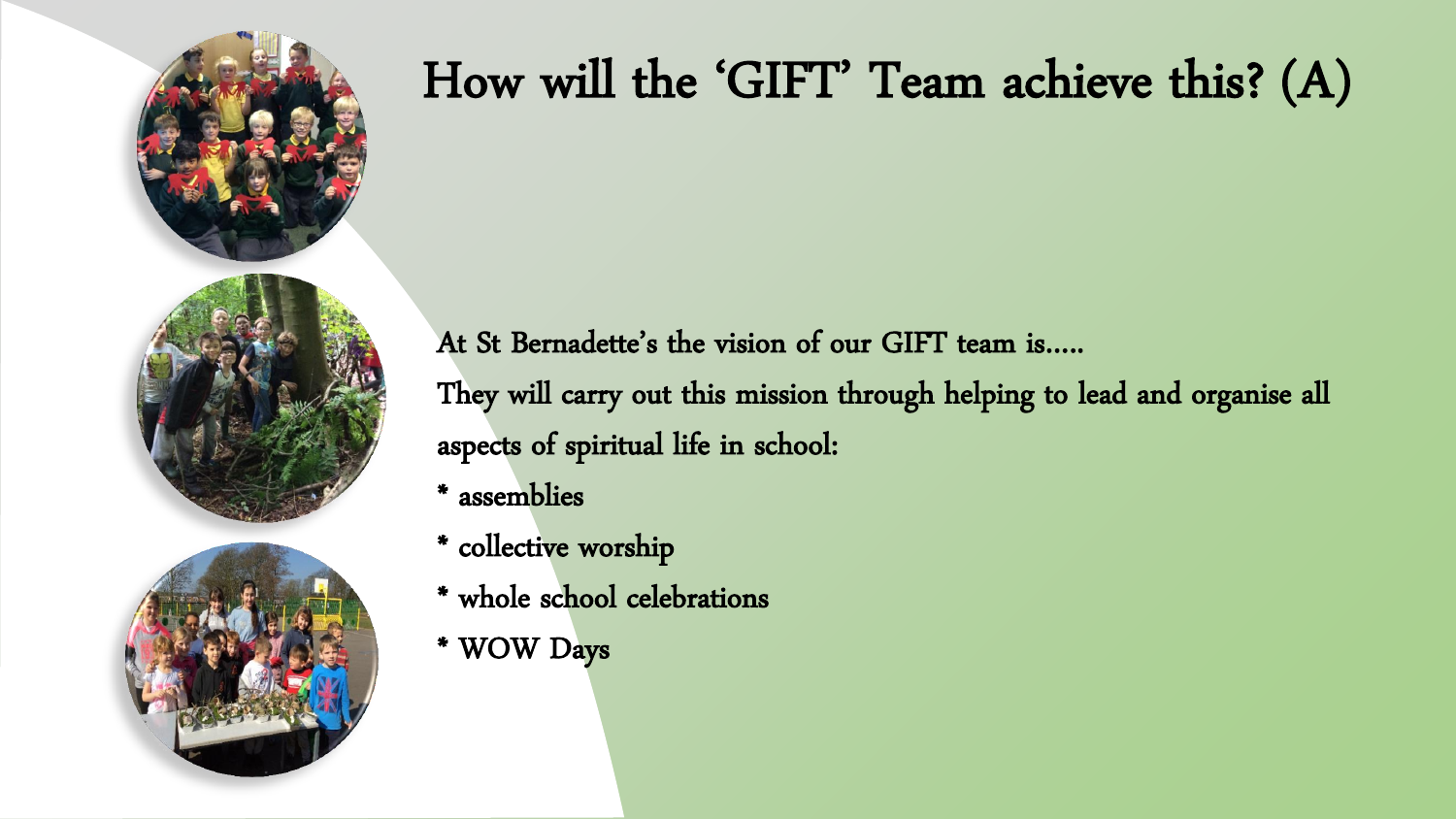

In a school, we can aim to encourage pupils' whole development (body, mind and spirit) and also to allow for pupils' 'hole' development, i.e., the development of their own faith or life view, their own beliefs and values.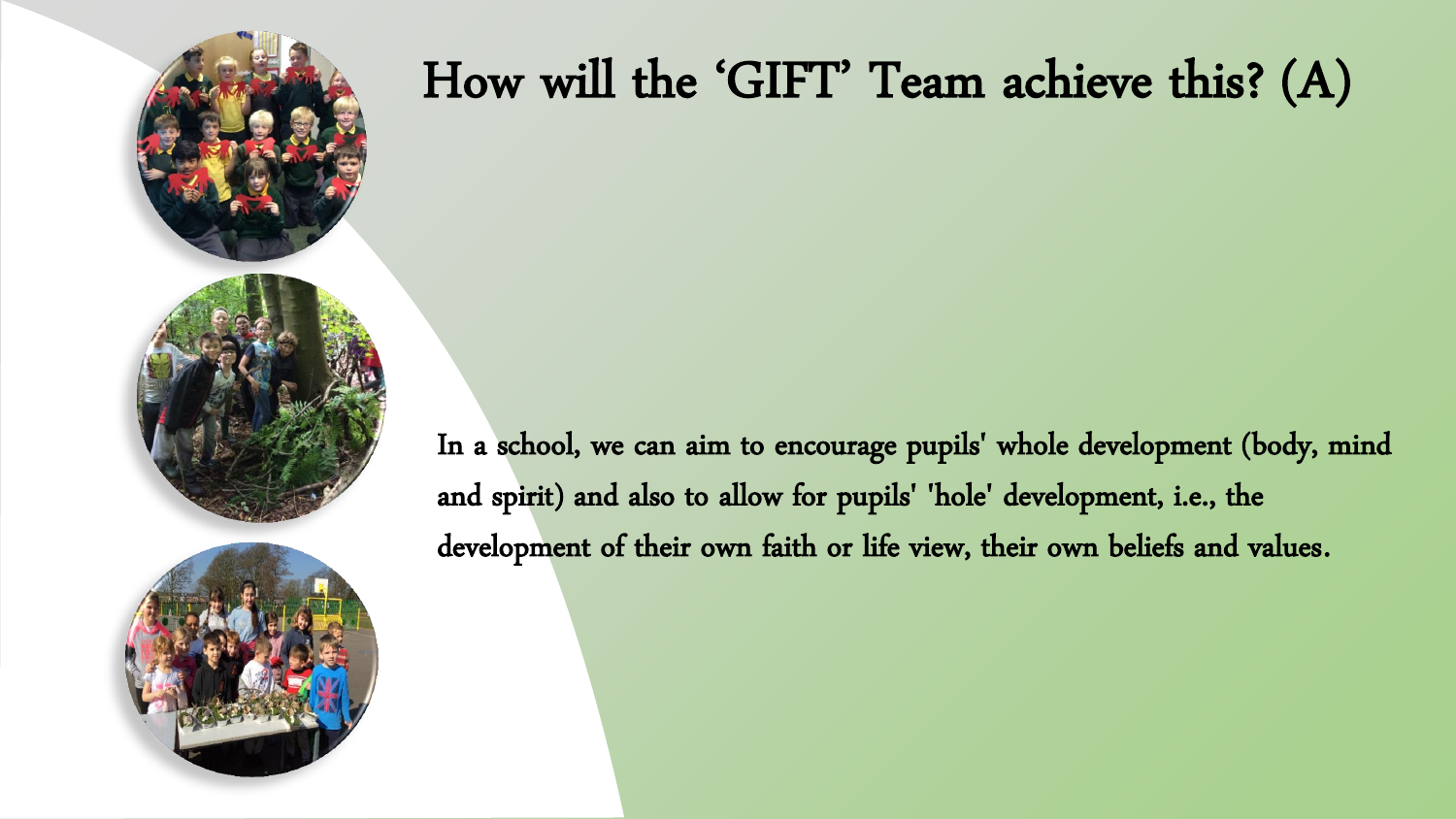

Imagine three images….

a window

a door



a mirror



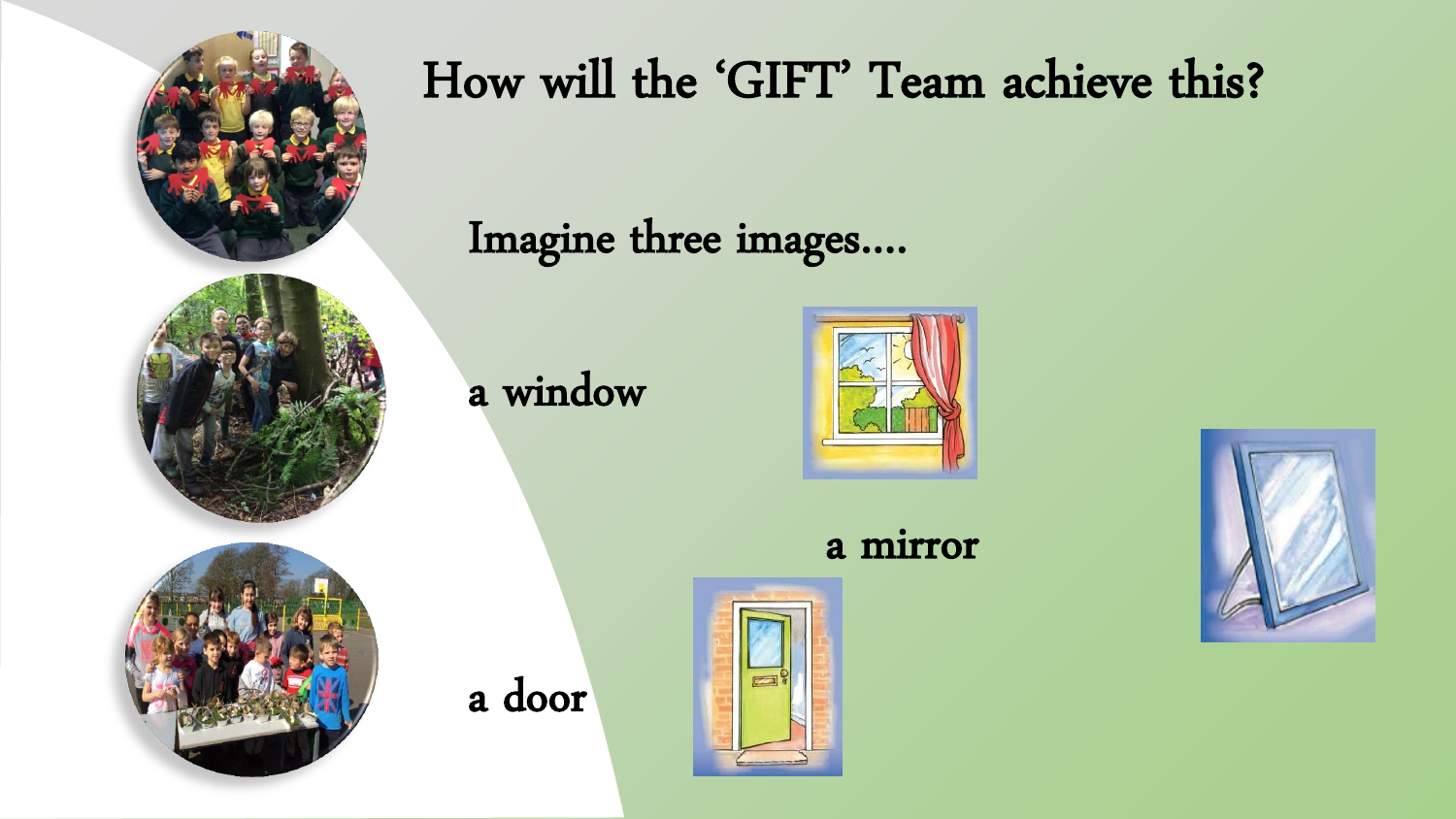

I

### How will the 'GIFT' Team achieve this?

A window



The 'WOWs'

and the same same state  $\frac{1}{2}$ ' ows '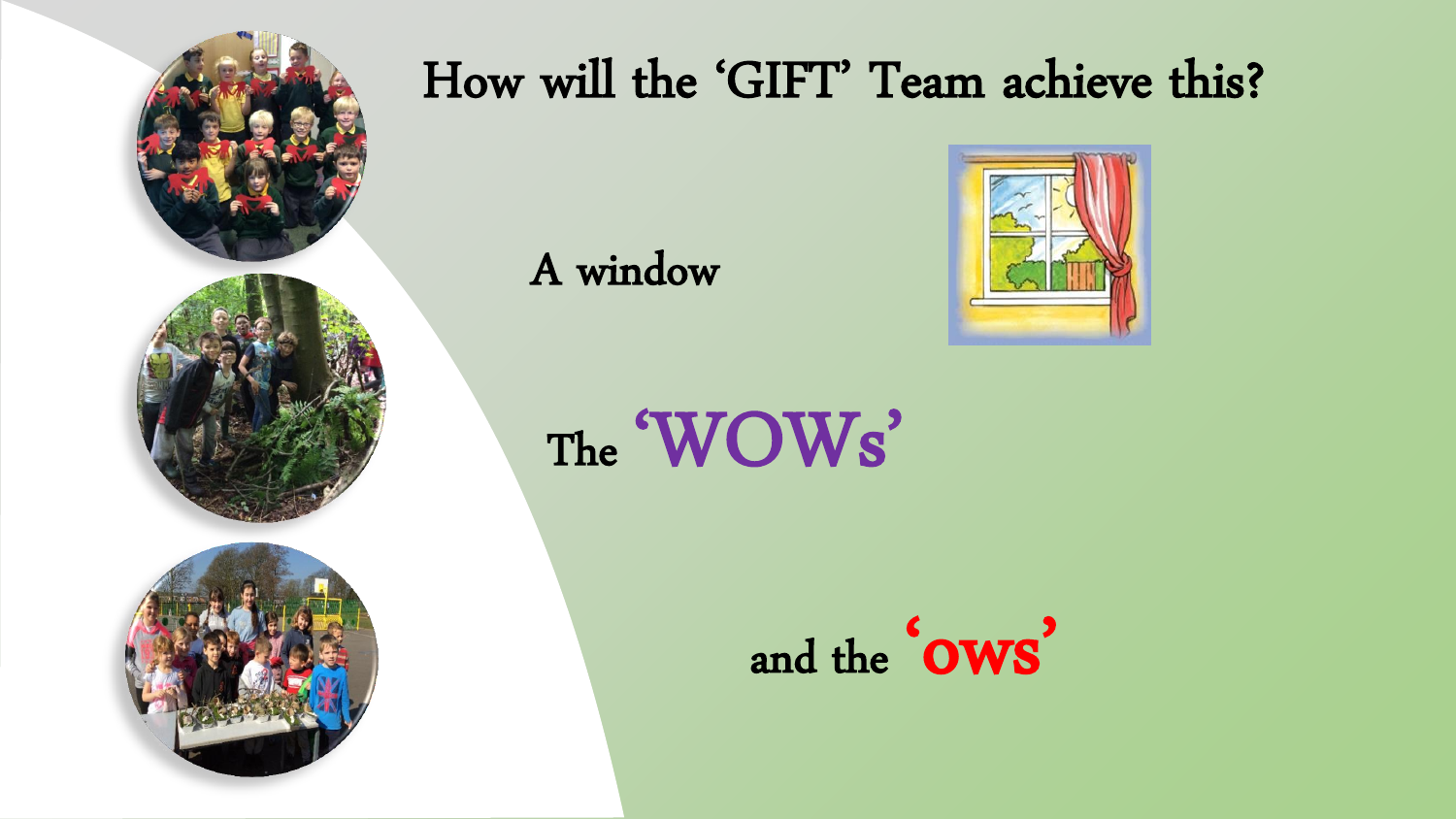

#### a mirror

 $\overline{\phantom{0}}$ 



#### Reflect

**Meditate**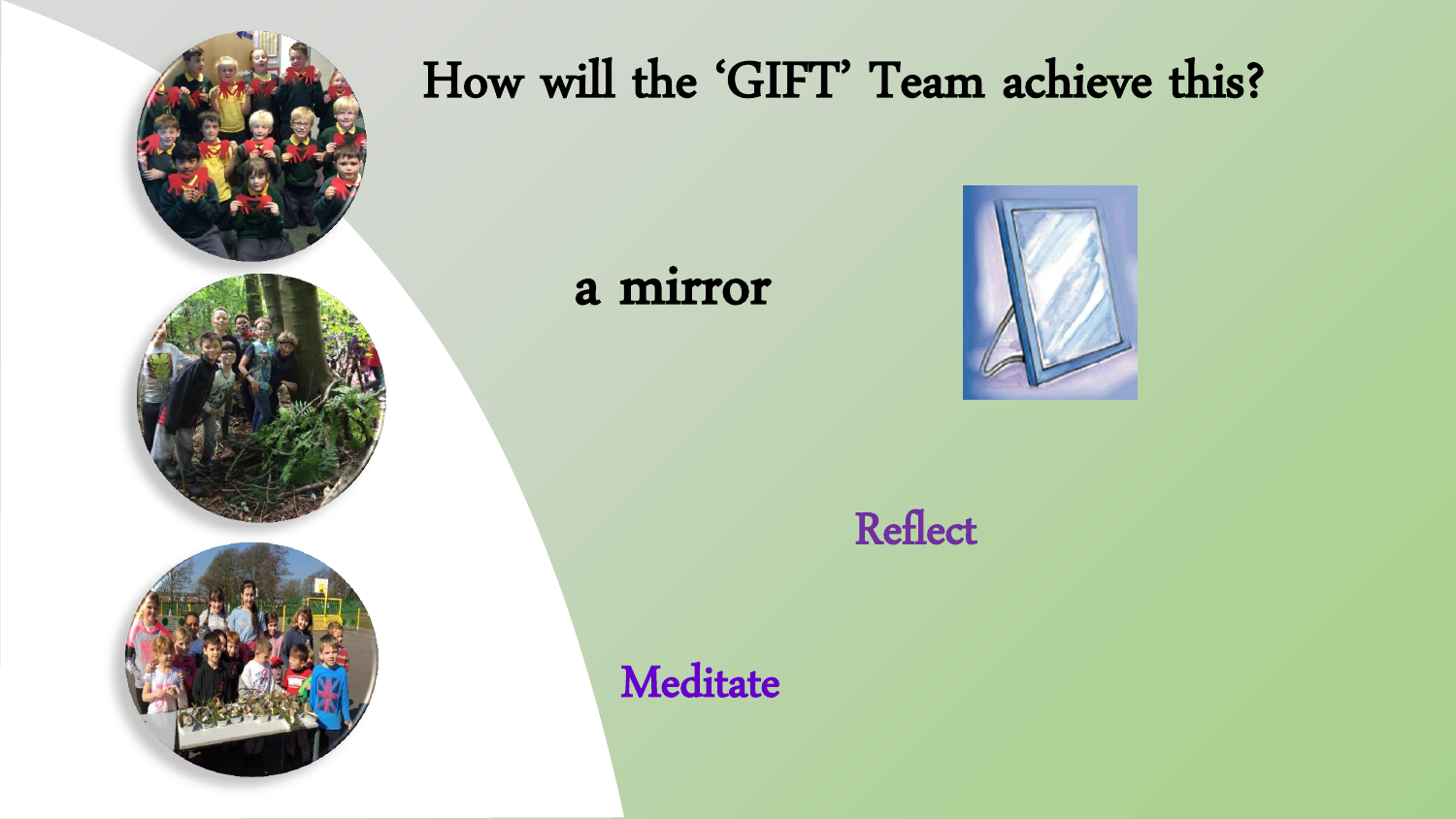

a door

ľ



…….new opportunities to live out our faith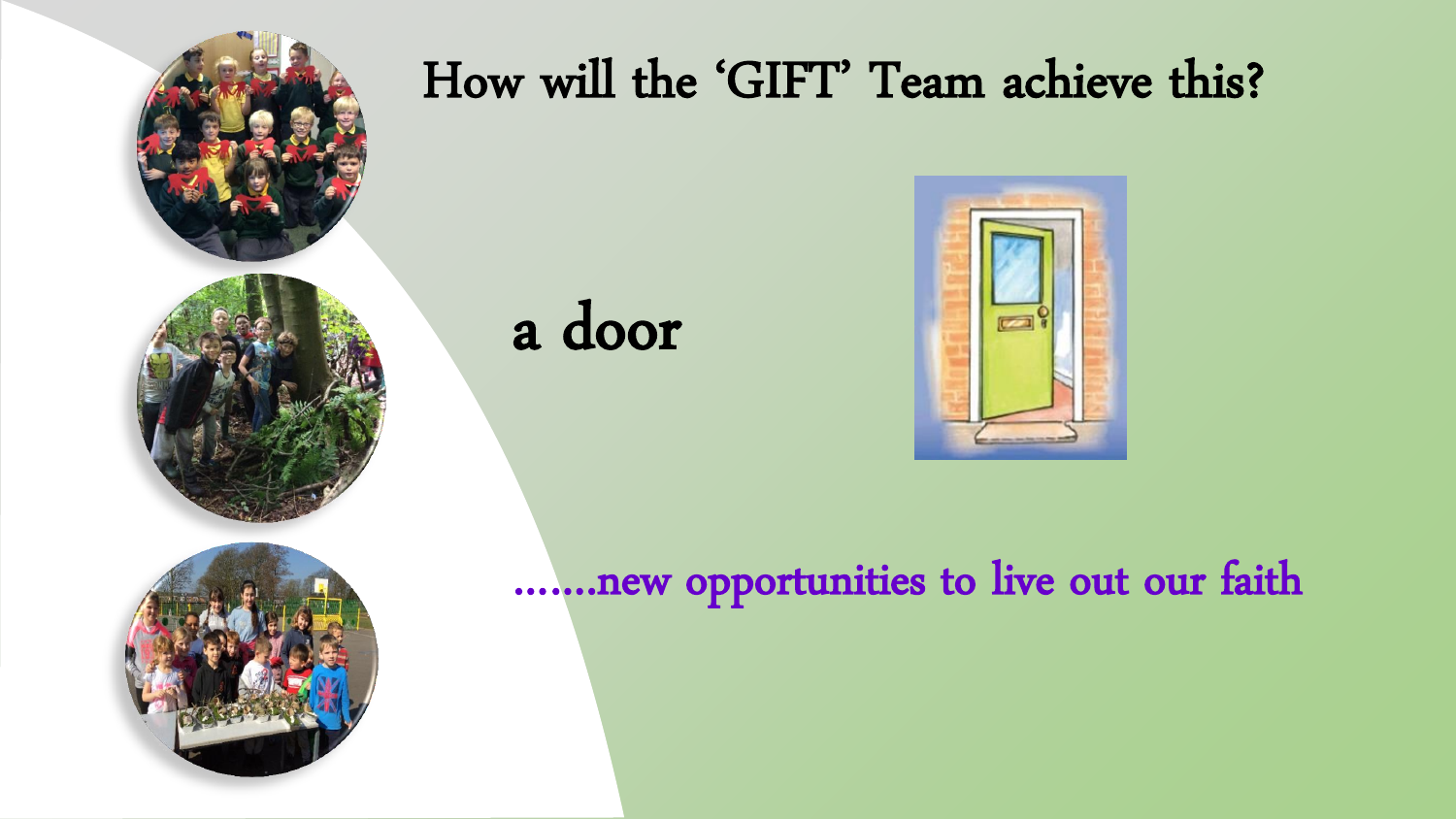

Three visual images can be used to help teachers consider how spiritual development - pupils' whole and 'hole' development - can be central and embedded in the life of St Bernadette's.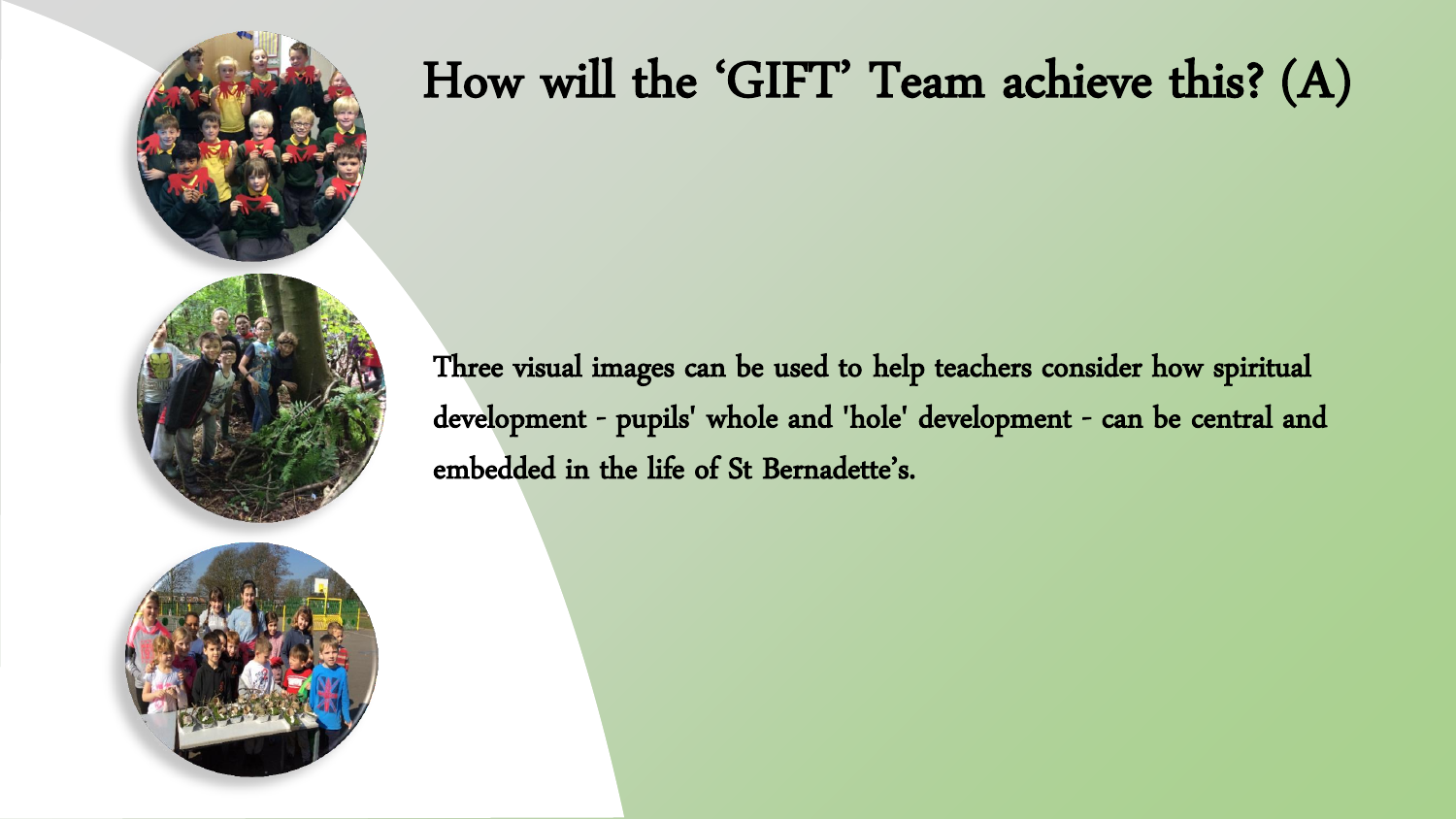

# What is meant by spiritual development? (A)

Imagine a doughnut:

a ring doughnut has two parts; a tangible outside and an intangible 'holey' inside and both parts are vital to the whole.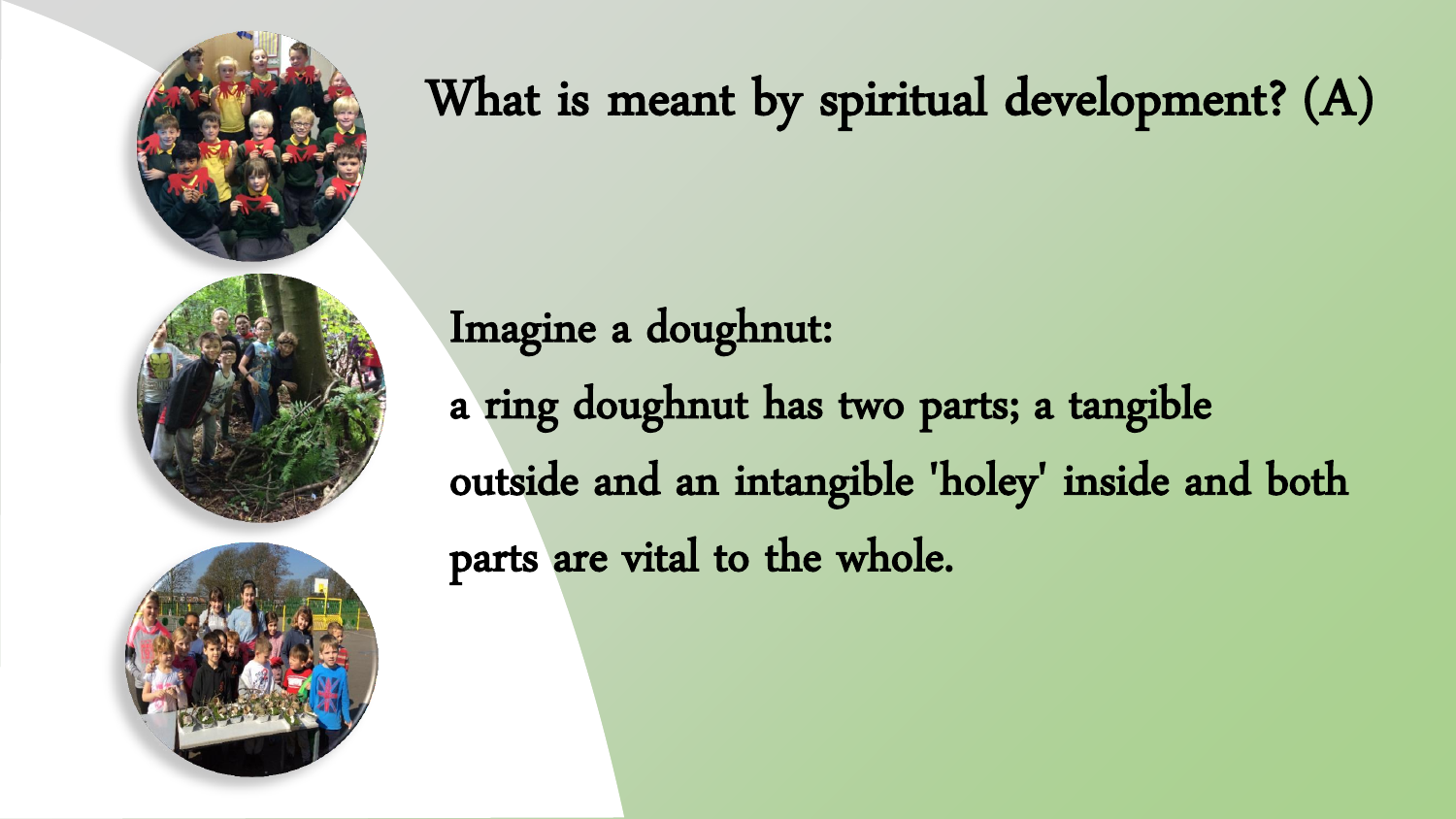

WINDOWS: giving children opportunities to become aware of the world in new ways; to wonder about life's 'Wows' (things that are amazing) and 'Ows' (things that bring us up short). In this children are learning about life in all its fullness.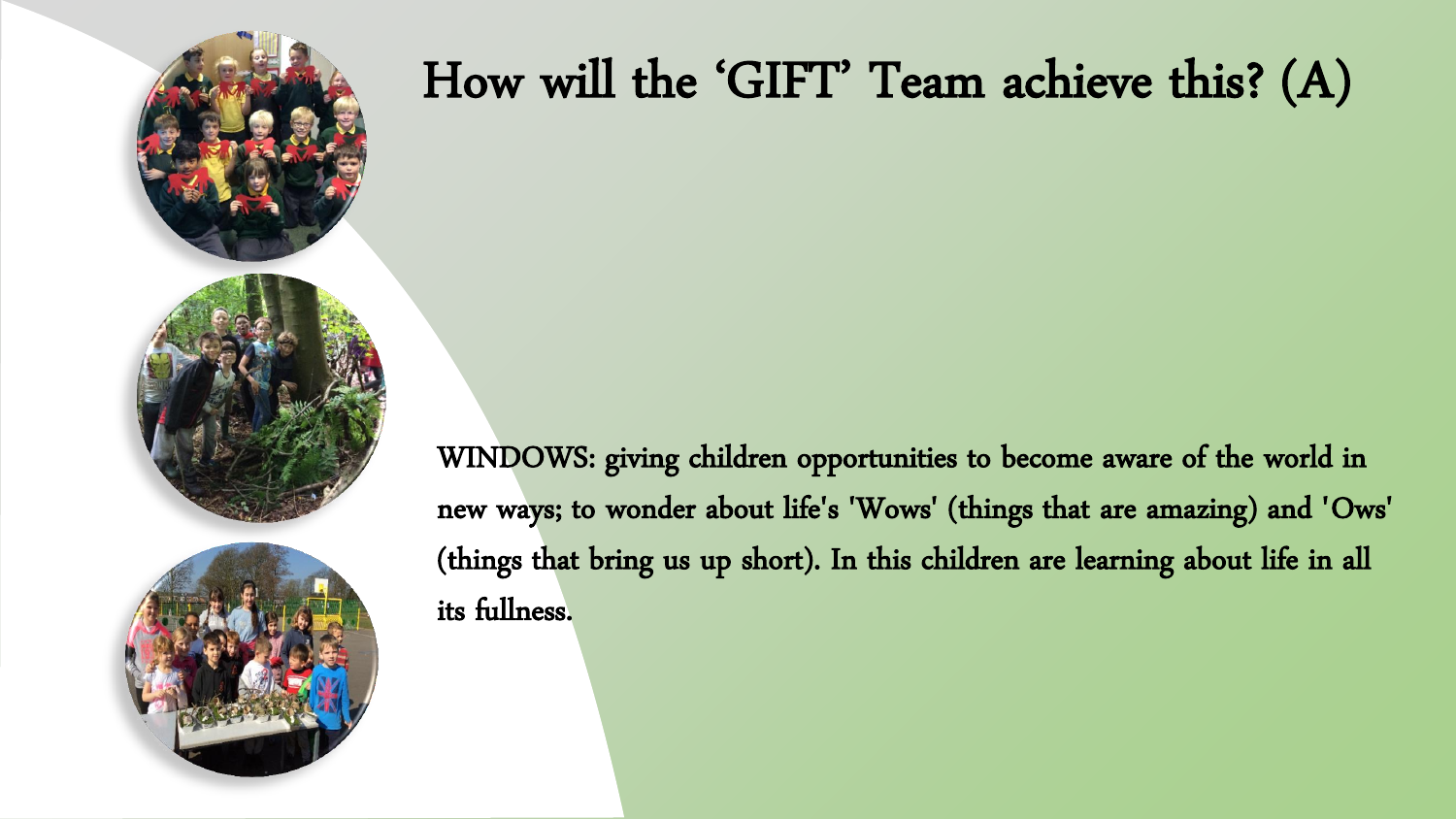

MIRRORS: giving children opportunities to reflect on their experiences; to meditate on life's big questions and to consider some possible answers. In this they are learning from life by exploring their own insights and perspectives and those of others.